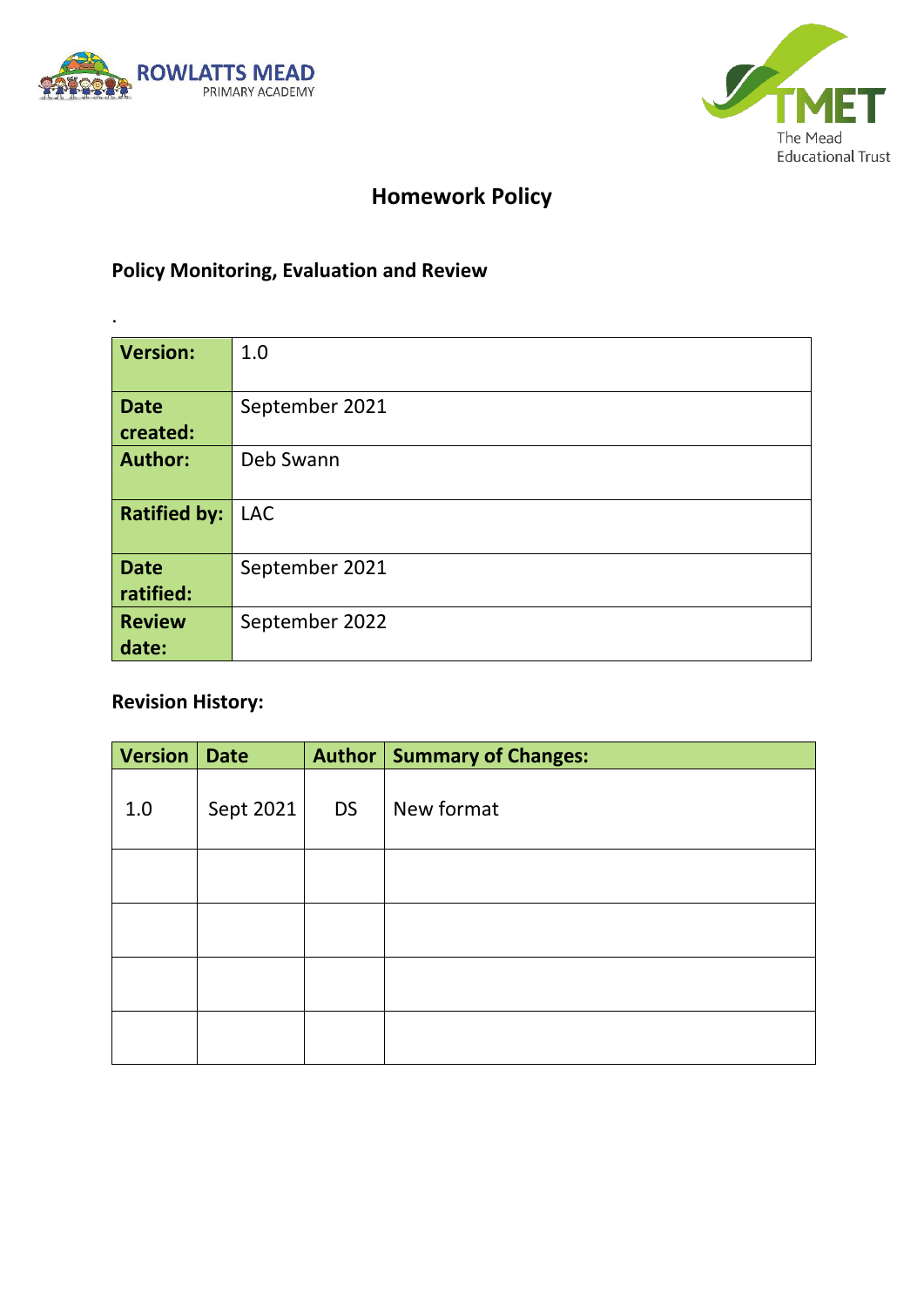At Rowlatts Mead Primary Academy, we believe that homework is a valuable and integral part of a child's learning. We aim to create an effective partnership between parents and school in order to maintain commitment to homework as an essential part of a child's education.

### **What is 'homework'?**

'Homework' refers to any work or activities which the children are asked to do outside lesson time either on their own or with parents/ carers. The purpose of homework is:

- to raise achievement
- to increase self-esteem and boost confidence
- to develop positive attitudes to learning- resilience
- to practise and reinforce skills reflectiveness and resourcefulness
- to encourage independent thinking and lifelong learning The 4Rs and 7Cs
- to foster home / school links and develop parental involvement

### **The principle of homework**

The principle of homework changes as the children progress through the school. Homework is initially designed to reinforce basic learning and skills through simple games and activities. As the children get older, homework provides the opportunity to develop the skills of independent learning - this should increasingly become its main purpose. By Year 6, the children are expected to handle homework independently on a daily basis in order to aid a smooth transition into Secondary School.

### **Homework in each Key Stage**

## **EYFS**

Parents will be informed of that week's homework task via WEDUC. Homework will be a mixture of pen and paper tasks recorded in a homework book, practical activities recorded by parents submitting photos/ and or videos and online learning APPs.

**F1** 

• One piece of homework a week to be completed by Wednesday

**F2** 

• One piece of homework a week to be completed by Wednesday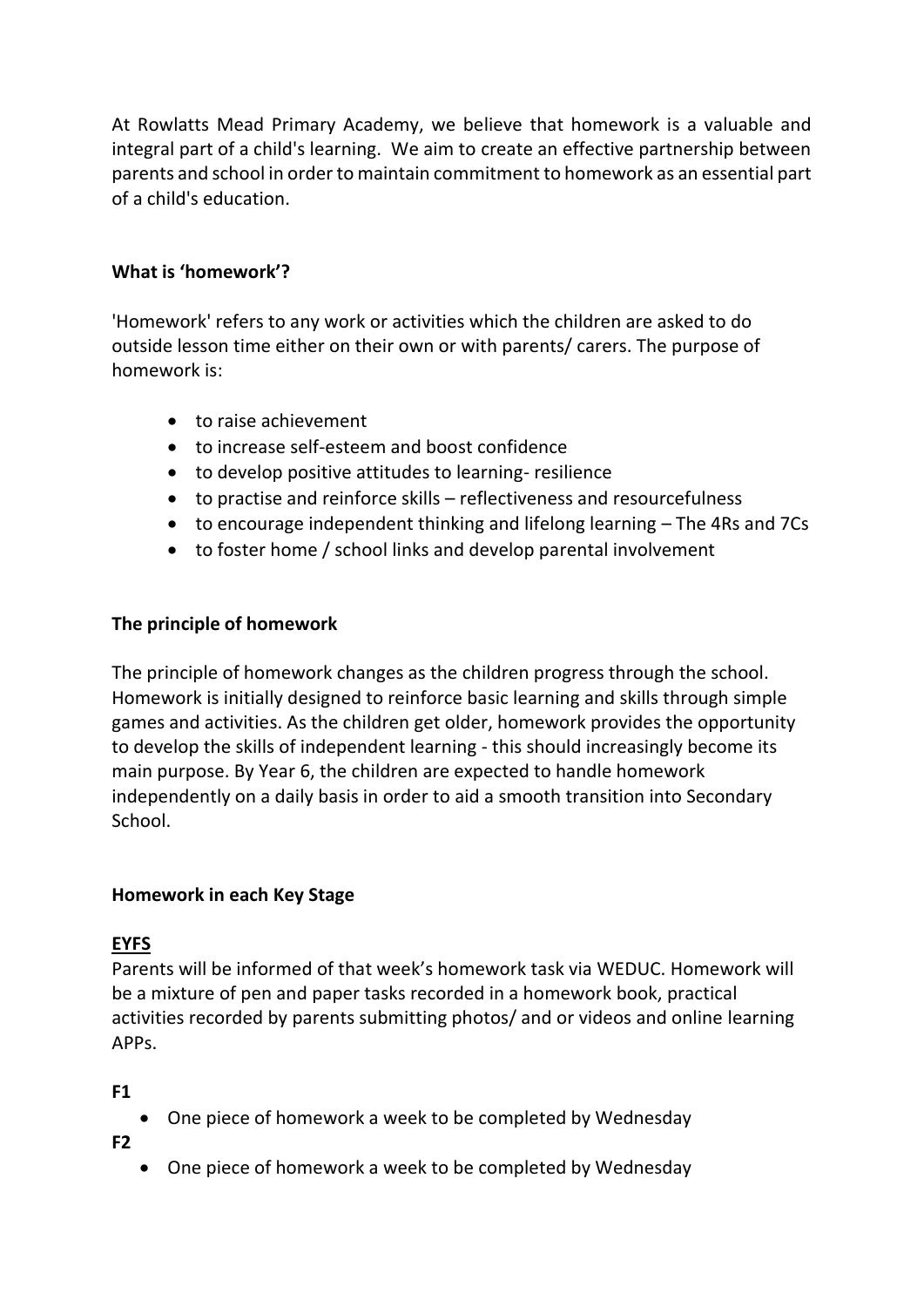• Children are provided with a reading book weekly and are expected to read with an adult every day. Comments should be entered into children's Reading Journal daily by the person they have read with at home

## **Key Stage 1**

Parents will be informed of that week's homework task via WEDUC. Homework will be a mixture of pen and paper tasks recorded in a homework book and practical activities recorded by parents submitting photos/ and or videos to their respective class teacher via WEDUC.

### **Year 1 and 2**

- Literacy/Topic children will receive a Literacy or Topic based piece of homework to complete weekly. This will relate to the work that children are accessing in class
- Reading children have reading books and are expected to read to an adult every day. Comments should be entered into children's Reading Journal daily by the person they have read to at home
- Maths each child will have set homework to complete online using a variety of apps e.g My Maths, TT Rockstars and Numbots .
- Handwriting children will be given a handwriting task to complete
- Spelling words will be sent home to be learnt and a test will be taken on Fridays

## **Key Stage 2**

Parents will be informed of that week's homework task via WEDUC/Teams. Homework will be a mixture of pen and paper tasks recorded in a homework folder and practical activities recorded by pupils submitting files/photos/ and or videos to their respective class teacher via WEDUC/Teams.

- Reading children have reading books and are expected to read independently or to an adult every day. Once a book is completed, pupils must take an Accelerated Reader quiz, at home or in school, and then change their book
- Maths each child will have set homework to complete online each week using online apps e.g. My Maths, TT Rockstars,Numbots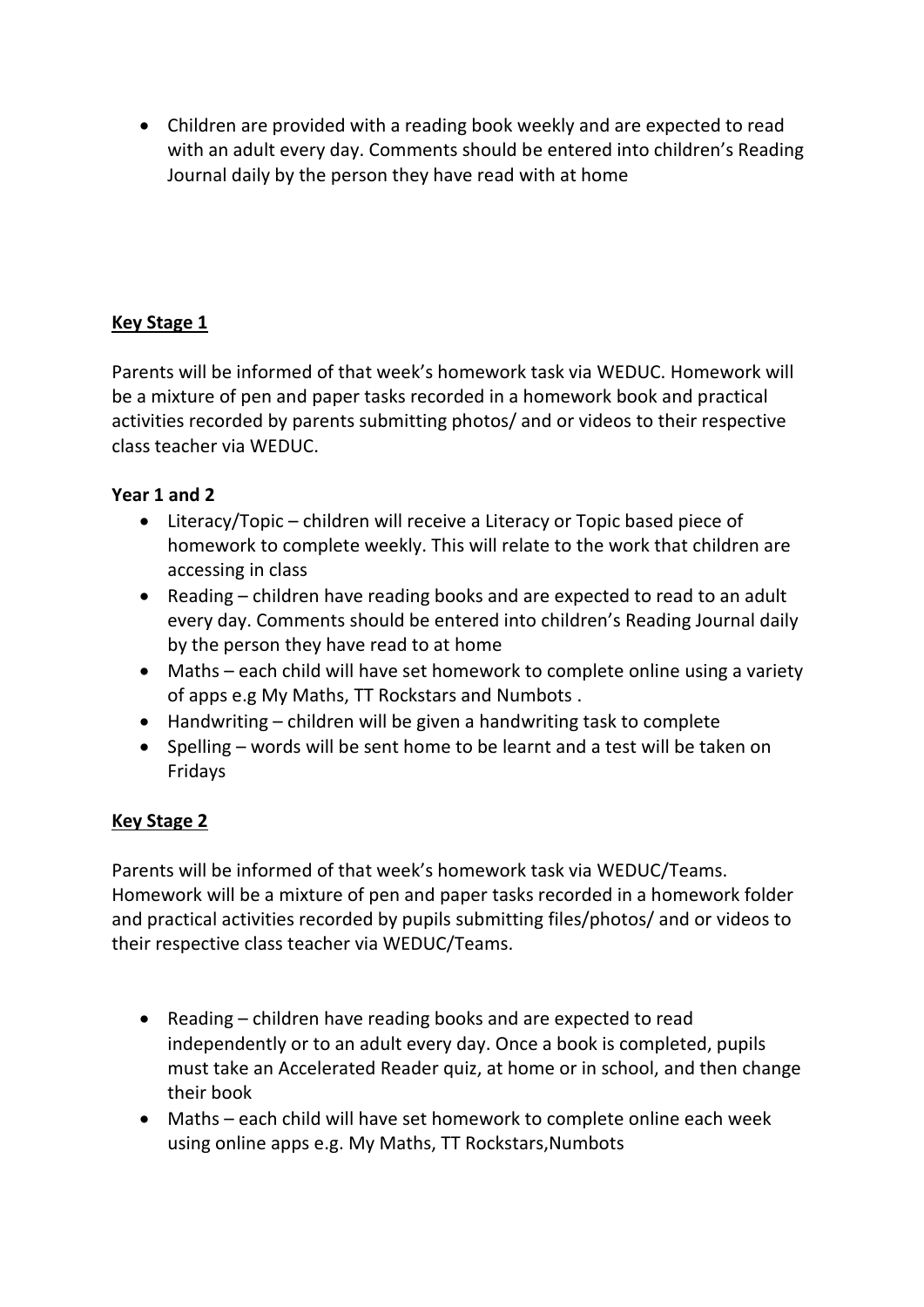- Spelling weekly words are taught in class and learnt at home. A spelling test will take place on Friday
- Handwriting children will be given handwriting sheets or access to Letter Join online learning platform
- Curriculum Task during a topic pupils may be asked to complete homework based around the topic and presented in a chosen way e.g. blog, vlog, website or video
- Year 6 pupils will be sent extra revision material throughout the academic year including personalised homework from Academic Coaching sessions

## **Role of Parents**

At Rowlatts Mead Primary Academy, we encourage all parents to take an active part in their child's homework. As a school, we provide information about the sorts of topics/activities carried out in our school at the beginning of each academic year and the curriculum can be accessed via the website.

Parents / carers should:

- provide a peaceful and suitable working environment
- make it clear to their child that they value homework and encourage homework to be completed
- show an interest in the work that their child is expected to complete and allow the child to carry out the task rather than completing the task themselves
- use lots of praise if homework is carried out
- encourage their child to talk about what he/she has been doing in school and about what is expected each week
- be aware of their child's latest Learning Targets and support their child in progressing towards them
- make an appointment to discuss any issues arising concerning homework with the child's class teacher

### **Role of school**

In order that homework makes a positive contribution to a child's education, Rowlatts Mead will ensure that:

- we provide a consistent approach throughout the school
- pupils and parents are clear about what they need to do
- pupils who repeatedly do not complete homework, without good reason, will complete it in their own time within school
- we maintain high expectations for the quality of homework